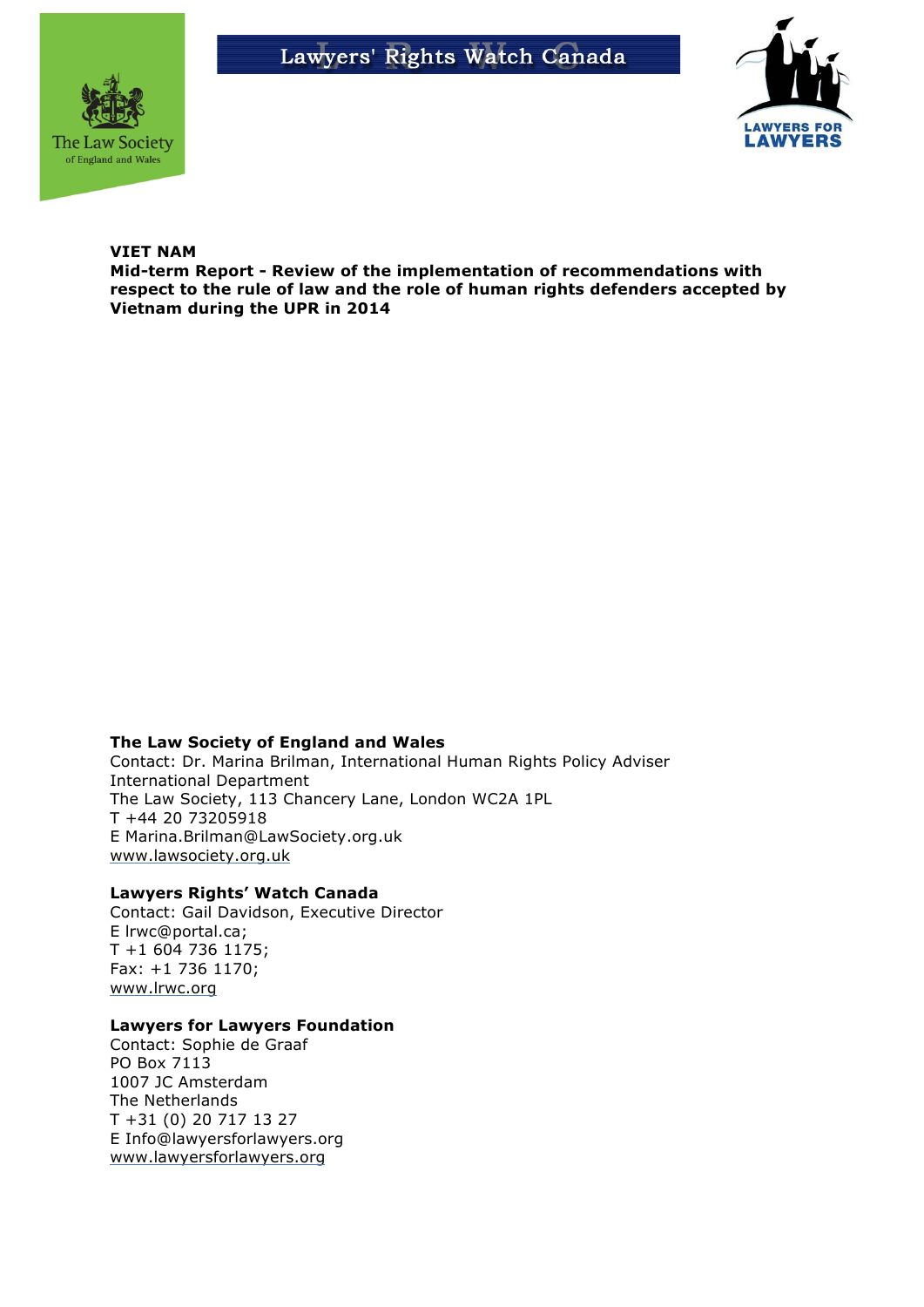# **I Introduction**

1. Lawyers for Lawyers (L4L), the Law Society of England and Wales (the Law Society) and Lawyers Rights' Watch Canada (LRWC) seek to assess the human rights performance of states with respect to the rule of law and the role of lawyers through the Universal Periodic Review (UPR) During the UPR of Viet Nam in 2014, the government of Viet Nam received and accepted recommendations concerning human rights defenders, including lawyers. In this mid-term report, the organizations review to the extent to which these recommendations have been implemented.

# **II Executive Summary**

- 2. During the UPR in 2014, Vietnam received and accepted two (2) recommendations about creating a favorable environment for the activities of human rights defenders, and the right to freedom of expression of human rights defenders. Article 9.3 of the UN Declaration on Human Rights Defenders reads: '[…] everyone has the right, individually and in association with others, inter alia: (c) To offer and provide professionally qualified legal assistance or other relevant advice and assistance in defending human rights and fundamental freedoms'. We therefore understand human rights defenders to include lawyers. The recommendations on human rights defenders are also applicable to lawyers. Furthermore, Vietnam received and accepted one (1) recommendation with respect to effective and equal access to lawyers. $<sup>1</sup>$ </sup>
- 3. This submission outlines L4L, the Law Society and LRWC's findings as to the extent to which Viet Nam has implemented these recommendations. It illustrates with individual cases that Viet Nam has not implemented the above-mentioned three recommendations with respect to lawyers. The examples demonstrate that there are not always efficient procedures and responsive mechanisms for effective and equal access to lawyers at all stages of legal proceedings. Furthermore, lawyers, especially those lawyers working on sensitive cases, do not benefit from a favorable environment for their professional activities, and their right to freedom of expression is not always protected.

## *Recommendations*

1

*4. L4L, the Law Society and LRWC urge the authorities of Viet Nam to ensure the right to fair trial and to guarantee that every citizen has effective access to justice and legal assistance of their choice, in line with Preamble 9 and Principle 1 as well as Principles 16, 17 and 18 of the Basic Principles and article 14 ICCPR,<sup>2</sup> Viet Nam should implement recommendation 143.135 fully and without any delay.*

<sup>1</sup> Report of the Working Group on the Universal Periodic Review of Viet Nam, A/HRC/26/6, 2 April 2014, p. 21-24, and Addendum 1: Views on conclusions and/or recommendations, voluntary commitments and replies presented by the State under review.

**<sup>2</sup>** Principle 1 of the Basic Principles: "*All persons are entitled to call upon the assistance of a lawyer of their choice to protect and establish their rights and to defend them in all stages of criminal proceedings."*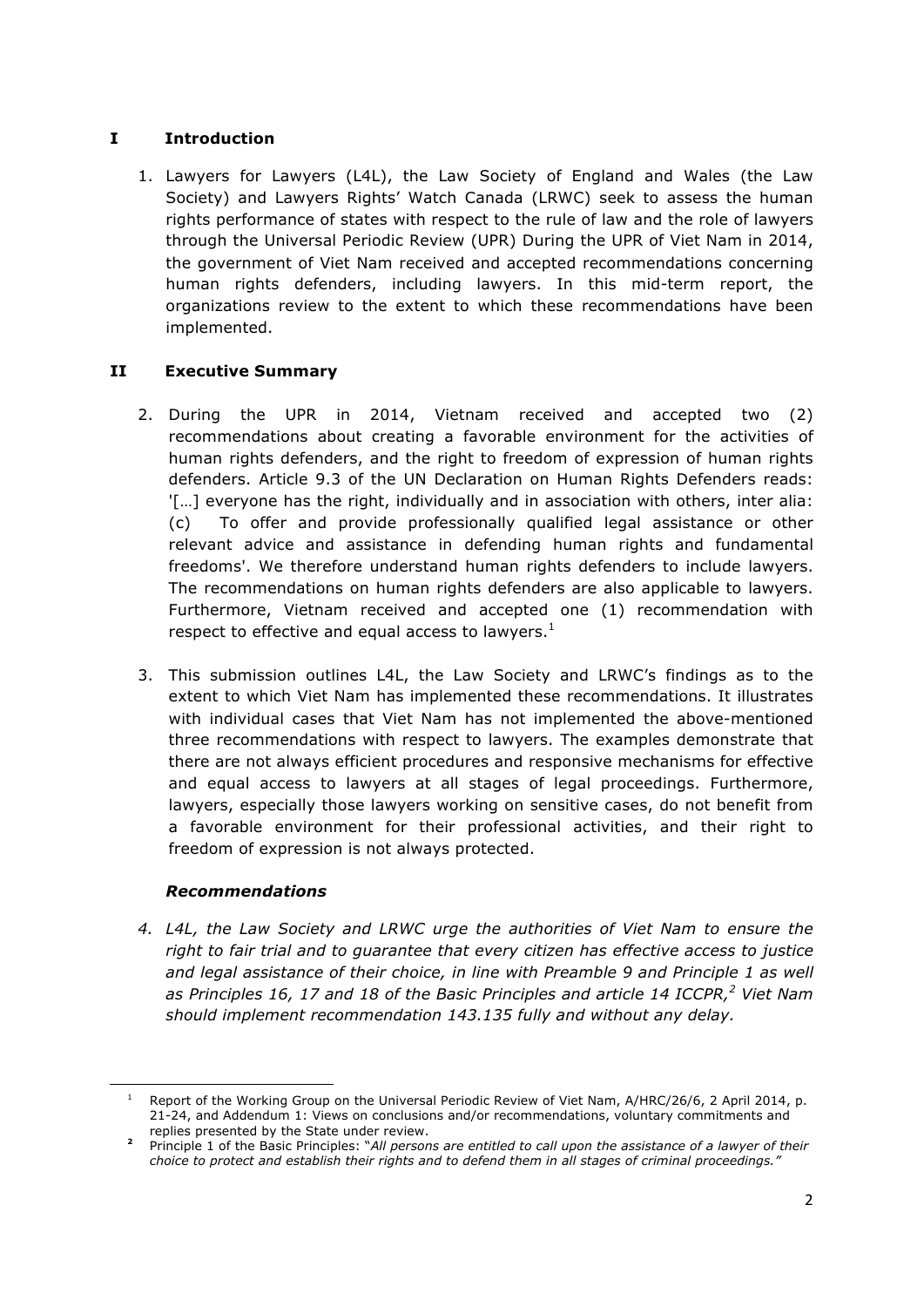- *5. L4L, the Law Society and LRWC urge the authorities of Viet Nam to guarantee the freedom of information and expression, particularly for lawyers and human rights defenders in line with Article 23 of the Basic Principles, Article 6 of the UN Declaration on Human Rights Defenders and Article 19 of the ICCPR. Viet Nam should implement recommendation 143.149 fully and without any delay.*
- *6. L4L, the Law Society and LRWC urges the authorities of Viet Nam to ensure a favorable environment for the activities of lawyers and human rights defenders, in line with Principles 16, 17 and 18 of the Basic Principles and article 14 ICCPR.<sup>3</sup> Viet Nam should implement recommendation 143.167 fully and without any delay.*

## **III UPR recommendations accepted by Vietnam in 2014**

- 7. During the UPR cycle of 2014, Denmark submitted a recommendation on effective and equal access to lawyers:
	- a. to ensure that efficient procedures and responsive mechanisms for effective and equal access to lawyers are provided for at all stages of legal proceedings (143.135 - Denmark);

Furthermore, the following two recommendations were received and accepted by Vietnam during the UPR of 2014, on the freedom of expression of human rights defenders and the working environment of human rights defenders and lawyers

<sup>1</sup> **<sup>3</sup>** Principle 16 of the Basic Principles: "*Governments shall ensure that lawyers (a) are able to perform all of their professional functions without intimidation, hindrance, harassment or improper interference; (b) are able to travel and to consult with their clients freely both within their own country and abroad; and (c) shall not suffer, or be threatened with, prosecution or administrative, economic or other sanctions for any action taken in accordance with recognized professional duties, standards and ethics."* Principle 17 of the Basic Principles: "*Where the security of lawyers is threatened as a result of discharging their functions, they shall be adequately safeguarded by the authorities.* Principle 18 of the Basic Principles on the role of lawyers: *Lawyers shall not be identified with their clients or their clients' causes as a result of discharging their functions."* Article 14 of the ICCPR: "*1. All persons shall be equal before the courts and tribunals. In the determination of any criminal charge against him, or of his rights and obligations in a suit at law, everyone shall be entitled to a fair and public hearing by a competent, independent and impartial tribunal established by law. The press and the public may be excluded from all or part of a trial for reasons of morals, public order (ordre public) or national security in a democratic society, or when the interest of the private lives of the parties so requires, or to the extent strictly necessary in the opinion of the court in special circumstances where publicity would* 

*prejudice the interests of justice; but any judgement rendered in a criminal case or in a suit at law shall be made public except where the interest of juvenile persons otherwise requires or the proceedings concern matrimonial disputes or the guardianship of children.*

*<sup>2.</sup> Everyone charged with a criminal offence shall have the right to be presumed innocent until proved guilty according to law.*

*<sup>3.</sup> In the determination of any criminal charge against him, everyone shall be entitled to the following minimum guarantees, in full equality: (a) To be informed promptly and in detail in a language which he understands of the nature and cause of the charge against him; (b) To have adequate time and facilities for the preparation of his defense and to communicate with counsel of his own choosing; (c) To be tried without undue delay; (d) To be tried in his presence, and to defend himself in person or through legal assistance of his own choosing; to be informed, if he does not have legal assistance, of this right; and to have legal assistance assigned to him, in any case where the interests of justice so require, and without payment by him in any such case if he does not have sufficient means to pay for it; (e) To examine, or have examined, the witnesses against him and to obtain the attendance and examination of witnesses on his behalf under the same conditions as witnesses against him; (f) To have the free assistance of an interpreter if he cannot understand or speak the language used in court; (g) Not to be compelled to testify against himself or to confess guilt."*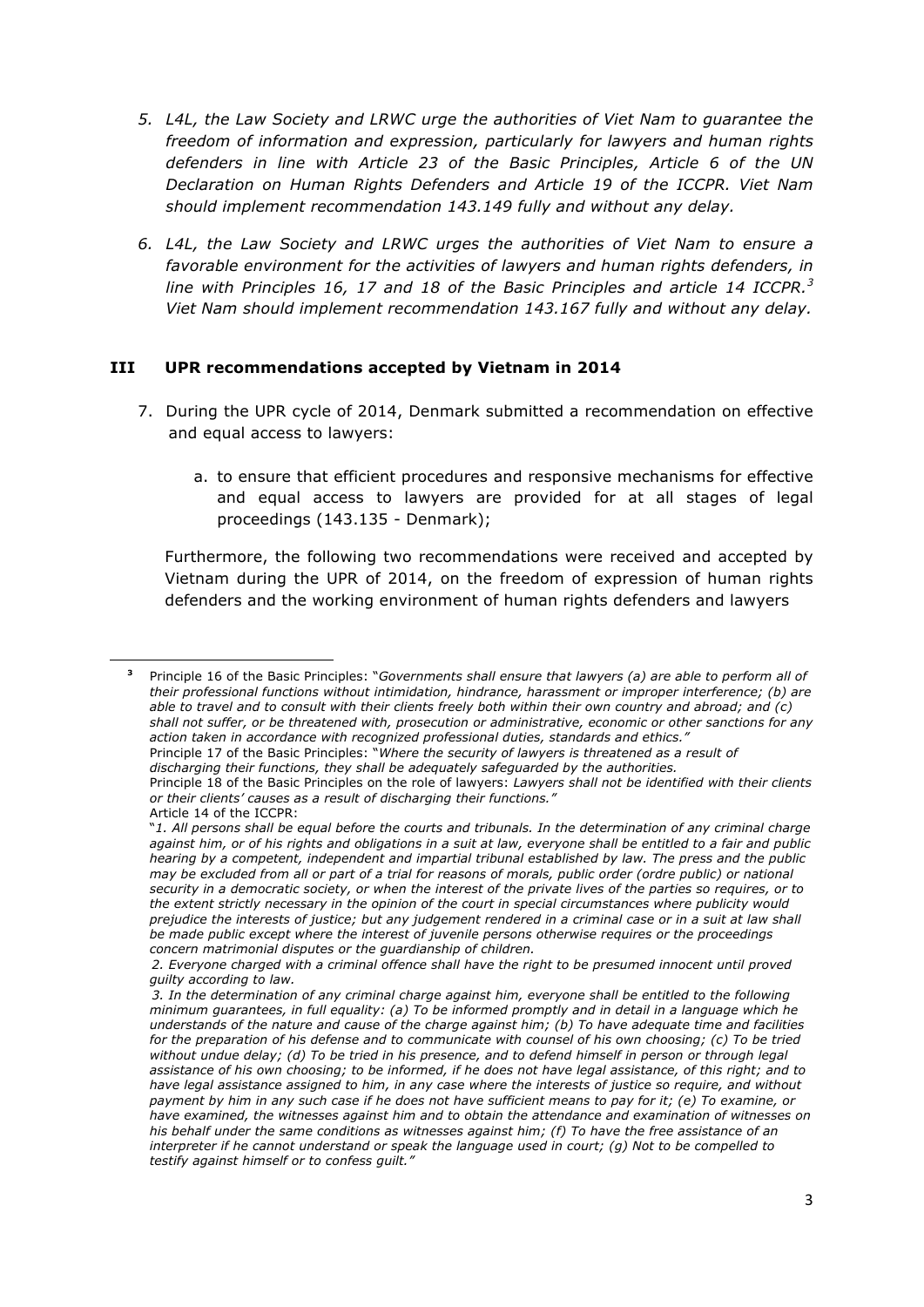- a. to protect and guarantee respect for freedom of information and expression, particularly for journalists, bloggers and human rights defenders, and undertake a review of legislation governing the press to ensure its compliance with international standards (143.149. - Luxembourg); and
- b. to ensure a favorable environment for the activities of human rights defenders, journalists and other civil society actors (143.167. - Tunisia).
- 8. L4L, the Law Society and LRWC find these three recommendations were not implemented to date, April 2017.

## **IV. Effective mechanisms for the protection of human rights**

- 9. The adequate protection of human rights and fundamental freedoms requires that every citizen has effective access to justice and legal assistance. Legal assistance can only be provided effectively in a judicial system where lawyers, along with judges and prosecutors, are able to carry out their professional activities independently and without external pressures and interference<sup>4</sup>. This follows from – amongst other international instruments - the International Covenant on Civil and Political Rights (ICCPR) and the Basic Principles on the Role of Lawyers (Basic Principles).<sup>5</sup>
- 10. In its task of promoting and ensuring the proper role of lawyers, the government of Viet Nam should respect and take into account the Basic Principles within the framework of its national legislation and practice. Adherence to the Basic Principles is considered a fundamental pre-condition to fulfilling the requirement that all persons have effective access to legal assistance and representation.<sup>6</sup>
- 11. L4L, the Law Society and LRWC welcome that Viet Nam accepted recommendations 143.135, 143.149 and 143.167 and thus agreed to ensure that efficient procedures and responsive mechanisms for effective and equal access to lawyers are provided for at all stages of legal proceedings, to protect and guarantee the freedom of expression of human rights defenders, including lawyers, and to ensure a favorable environment for the activities of human rights defenders, including lawyers.
- 12. However, reports gathered by L4L, the Law Society and LRWC and information received from lawyers in Viet Nam demonstrate that these accepted recommendations have not yet been implemented and that in practice, the authorities of Viet Nam do not always uphold the necessary guarantees for the

<sup>&</sup>lt;u>.</u> 4 Report of the Special Rapporteur on the independence of judges and lawyers, Leandro Despouy, submitted in accordance with Human Rights Council resolution 8/6, 28 July 2009, A/64/181 , par. 12: 'lawyers are not expected to be impartial in the manner of judges yet they must be as free as judges from external pressures and interference. This is crucial if litigants are to have trust and confidence in them'

<sup>&</sup>lt;sup>5</sup> Basic Principles, Principle 16 in particular: Governments shall ensure that lawyers (a) are able to perform all of their professional functions without intimidation, hindrance, harassment or improper interference; ( b ) are able to travel and to consult with their clients freely both within their own country and abroad; and ( c ) shall not suffer, or be threatened with, prosecution or administrative, economic or other sanctions for any action taken in accordance with recognized professional duties, standards and ethics.

<sup>6</sup> Basic Principles, Preamble and paragraph 8 in particular.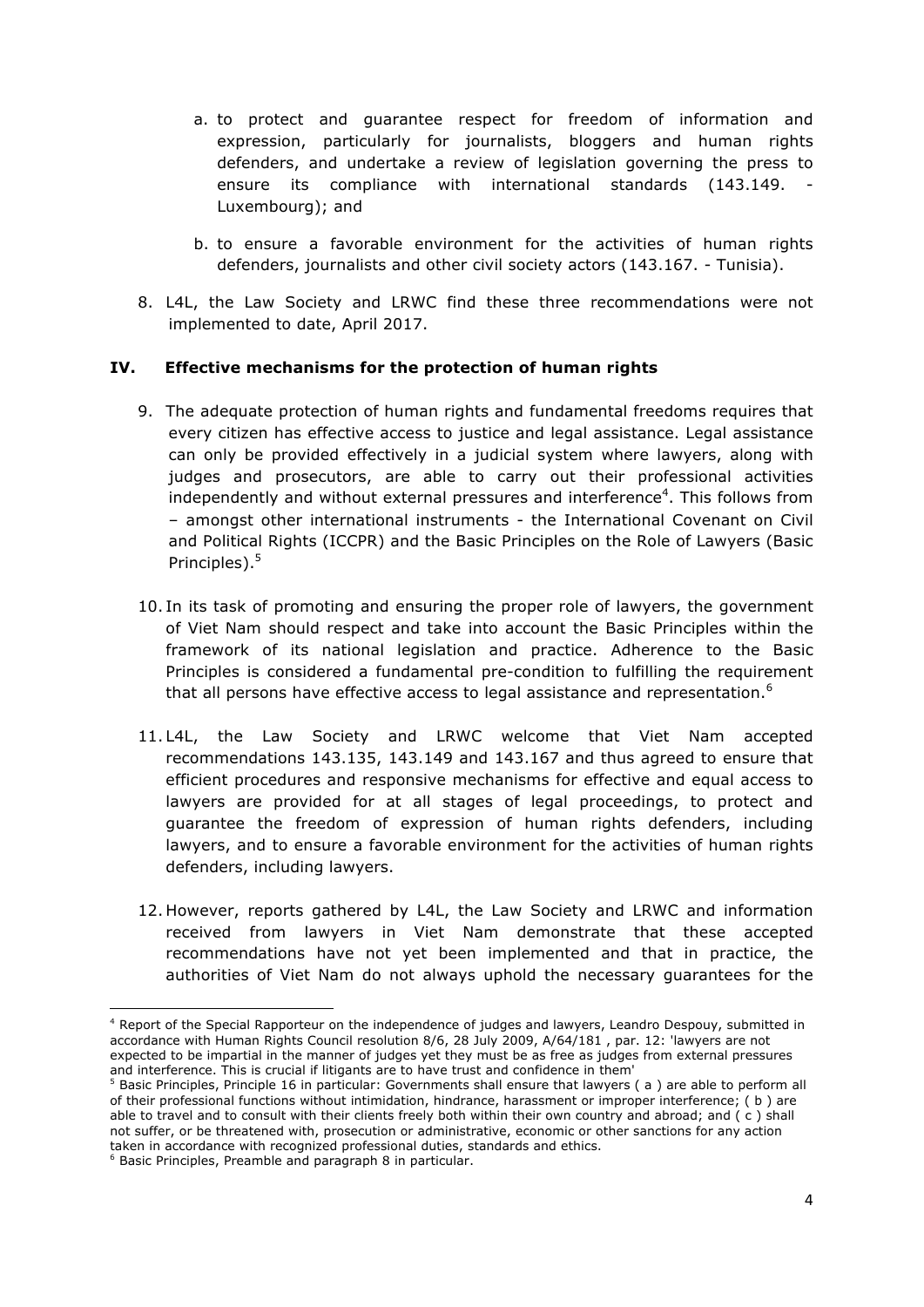proper functioning of the legal profession. As a consequence, lawyers encounter difficulties in carrying out their profession independently.

## *V. No efficient procedures and responsive mechanisms for effective and equal access to lawyers at all stages of legal proceedings.*

- 13. The Constitution of Viet Nam guarantees the right to a fair trial<sup>7</sup> and prohibits arbitrary detention.<sup>8</sup> Despite this, Viet Nam is engaged in the systematic interference with these fundamental rights and has imposed significant limitations on their exercise. Viet Nam has faced widespread criticism for its failure to uphold due process and basic fair trial guarantees.<sup>9</sup>
- 14. Trials of political and religious activists in particular fail to meet international standards of fairness and due process. The rights to be presumed innocent, to cross-examine witnesses and have access to counsel are routinely denied.
- 15.Reports for the UPR cycle in 2014, indicate that only 9 to 11% of accused persons are legally represented<sup>10</sup> and authorities continually use a variety of means to deny access to counsel or otherwise restrict the right to be represented by a lawyer. $11$
- 16. Also lawyers that have been arrested in connection to their legitimate activities have been denied access to their legal counsel.

*Example: Le Quoc Quan - lawyer, human rights defender and blogger Le Quoc Quan was arrested on 27 December 2012 on alleged charges of tax evasion. Following his arrest, he was held incommunicado and denied permission to see his lawyer for two months. Repeated requests by his family to visit him were also denied. Le Quoc Quan first saw a family member at his trial on 2 October 2013, at which he was convicted of evading corporate income tax and sentenced to 30 months imprisonment and a fine of 1.2 billion dong (approximately USD 59,000).* 

*In 2013, the United Nations Working Group on Arbitrary Detention ( 'UNWGAD') found that Le Quoc Quan was held in incommunicado detention during the first two months of his detention, and that detention under such conditions is a clear violation of his rights.12*

<sup>&</sup>lt;sup>7</sup> Art. 31 Constitution of the Socialist Republic of Vietnam (2013).

<sup>8</sup> Ibid, Art. 20.

<sup>9</sup> See, for example: Human Rights Watch (HRW) *World Report 2016: Vietnam, Events of 2015*, https://www.hrw.org/world-report/2016/country-chapters/vietnam: 'Vietnamese courts remained firmly under the control of the government and Communist Party, and trials of political and religious dissidents consistently failed to meet international fair trial standards. Police regularly intimidated and in some cases detained family members and friends who tried to attend trials.'

<sup>10</sup> Office of the High Commissioner of Human Rights (OHCHR) Summary for the UPR of Viet Nam, November 2013 at par. 47.

<sup>11</sup> US Department of State, *Country Reports on Human Rights Practices for 2013: Vietnam*, available at http://www.state.gov/j/drl/rls/hrrpt/humanrightsreport/index.htm?year=2013&dlid=220244.

<sup>12</sup> Opinions adopted by the Working Group on Arbitrary Detention at its sixty-seventh session, 26–30 August 2013, No. 33/2013 (Viet Nam), A/HRC/WGAD/2103/, 12 November 2013, paras. 33 and 34. The WGAD opinion referred to the Body of Principles for the Protection of All Persons under Any Form of Detention or Imprisonment, which provide that communication with the outside world, particularly with family,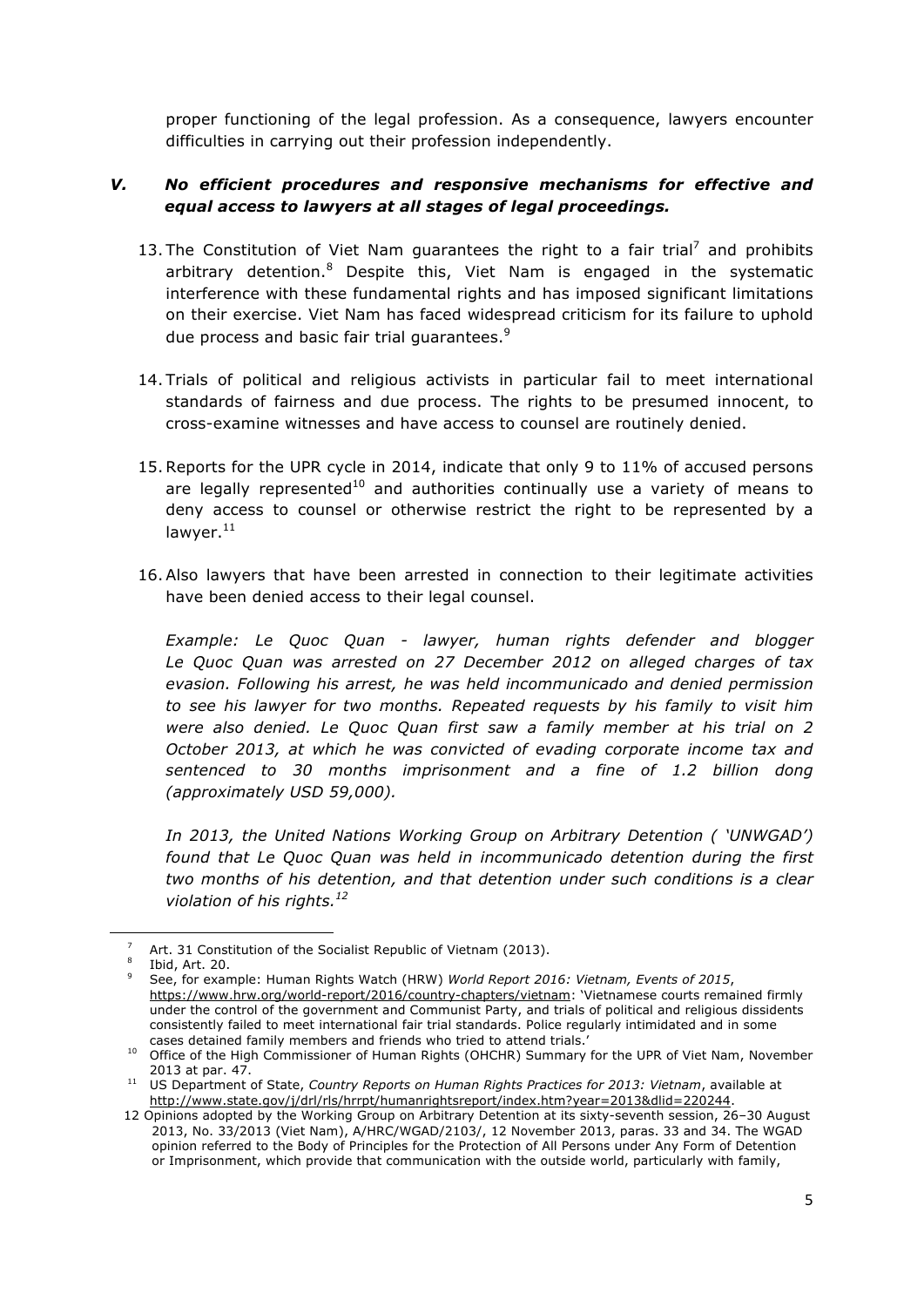*Example: Nguyen Van Dai – lawyer, human rights defender and blogger Nguyen Van Dai is a human rights lawyer, active blogger and long-standing advocate for multiparty democracy.* 

*On 16 December 2015, when Nguyen Van Dai was scheduled to attend further meetings with delegates of the European Union, he was arrested by state authorities in connection with the offence of 'Conducting Propaganda against the Socialist Republic of Vietnam' – the same provision under which he was convicted and detained in 2007. His house was searched, items of property seized, and he was transferred immediately to a detention centre. Since 16 December 2015, Nguyen Van Dai has been held incommunicado.* 

*The violations of Nguyen Van Dai's human rights are numerous: no evidence was provided to support his arrest or detention, Nguyen Van Dai has been held incommunicado and denied access to legal representation and has been denied contact with his family. Nguyen Van Dai has not been brought before a court at any stage during the now over 13 months of his detention. The only visits allowed have been by his wife twice, in October 2016 and January 2017.*

17. The examples above demonstrate that Viet Nam has failed to ensure efficient procedures and responsive mechanisms for effective and equal access to lawyers, since it accepted the abovementioned recommendations made in 2014. This does not only impede the right of all those arrested of access to a lawyer, but also makes it difficult for lawyers to exercise their professional activities.

# *VI. No protection to the right of freedom of expression of lawyers, and unfavorable environment for activities of lawyers*

- 18. Viet Nam has been repeatedly condemned by international human rights groups for non-compliance with international standards of freedom of expression. Viet Nam has a propensity to use overly broad and vague criminal provisions, including Article 88 of the Penal Code, to limit freedom of expression and penalize those who raise concerns about the protection of human rights. Individuals are prosecuted for the lawful exercise of the rights guaranteed by the ICCPR, the Universal Declaration on Human Rights (UDHR) and the Body of Principles for the Protection of All Persons under Any Form of Detention or Imprisonment (BPPP) under such provisions.
- 19. The government of Viet Nam is considered to be one of the most repressive in the world.<sup>13</sup> The Communist Party maintains a monopoly on political power under a

<u>.</u>

<sup>&#</sup>x27;shall not be denied for more than a matter of days' (Principle 15) and that a detained or imprisoned person shall have the right to be visited by and communicate with members of his family in particular, and be given adequate opportunity to communicate with the outside world (Principle 19). http://www.mediadefence.org/sites/default/files/UN%20WGAD%20decision\_Le%20Quoc%20Quan.pdf

<sup>13</sup> HRW, *Letter to President Obama re: Vietnam* (19 May 2016), available at: https://www.hrw.org/news/2016/05/19/letter-president-obama-re-vietnam. See also, Committee to Protect Journalists, *10 Most Censored Countries*: *2015*, https://cpj.org/2015/04/10-most-censoredcountries.php.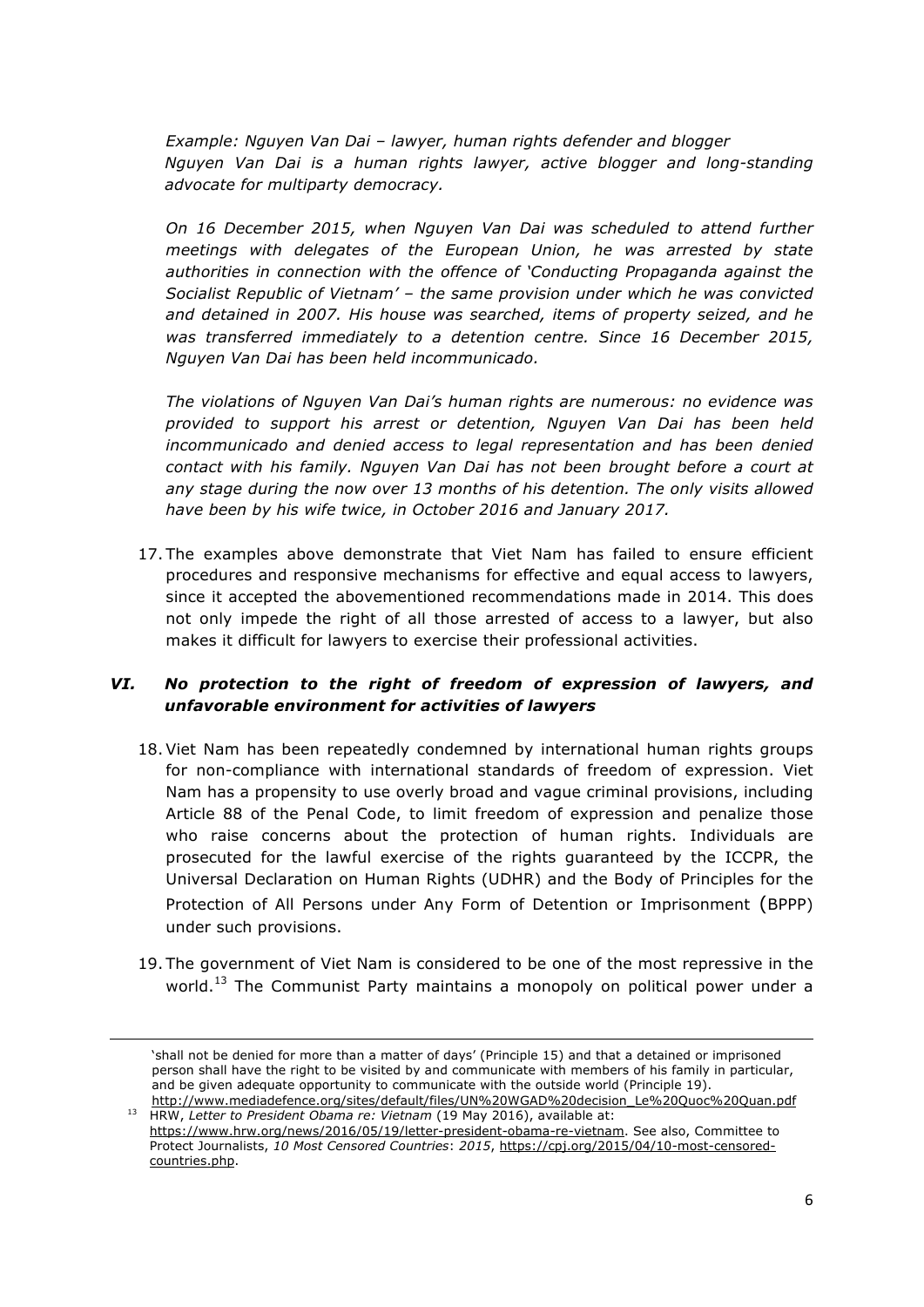one-party state.<sup>14</sup> It controls all public institutions, including the judiciary.<sup>15</sup> The media and Internet are controlled and censored.<sup>16</sup>

- 20. Viet Nam is repeatedly condemned by international human rights groups for noncompliance with international standards of freedom of expression. $17$  Viet Nam ranks among the ten countries, which respect press freedom the least, $18$  and among the ten countries that have imprisoned the highest number of journalists in  $2015.<sup>19</sup>$
- 21. Lawyers, like any other individuals, have the right to freedom of expression. In particular, they have the right to take part in public discussion of matters concerning the law, the administration of justice and the promotion and protection of human rights. $20$  This right is guaranteed under Article 19 of the ICCPR and Article 23 of the Basic Principles.
- 22. According to information received, since January 2014, the Viet Nam authorities have failed to ensure a favorable environment for the professional activities of lawyers, and have failed to protect lawyers' rights to freedom of expression and to take part in public discussion of matters concerning the protection of human rights. Several examples demonstrate that lawyers in Viet Nam still face threats, intimidation, physical attacks and prosecution in connection to their professional activities, or their exercising their right to freedom of expression. Furthermore, the Viet Nam authorities have not taken into account decisions of UN bodies that could lead to a more favorable environment for activities of human rights defenders and lawyers.

<sup>14</sup> HRW, *Vietnam*, available at: https://www.hrw.org/asia/vietnam.

<sup>15</sup> Amnesty International, *Annual Report: Viet Nam 2015/2016*, available at: https://www.amnesty.org/en/countries/asia-and-the-pacific/viet-nam/report-viet-nam/.

<sup>16</sup> Committee to Protect Journalists, *10 Most Censored Countries*: *2015*, https://cpj.org/2015/04/10-most-

censored-countries.php. 17 See, for example: HRW, *World Report 2016: Vietnam, Events of 2015*, https://www.hrw.org/worldreport/2016/country-chapters/vietnam: 'The ruling Communist Party has a monopoly on political power and allows no challenge to its leadership. Basic rights, including freedoms of speech, opinion, press, association, and religion, are restricted. Rights activists and dissident bloggers face constant harassment and intimidation, including physical assault and imprisonment'; Amnesty International, *Annual Report 2015/2016: Vietnam*, available at https://www.amnesty.org/en/countries/asia-and-the-pacific/vietnam/report-viet-nam/: 'Members of independent activist groups attempting to exercise their rights to freedom of expression, association and peaceful assembly faced regular harassment, including surveillance, restrictions on movement, arbitrary short-term detention and physical attacks by police and unidentified men suspected of working in collusion with security forces. Dozens of activists were attacked, many of them before or after visiting released prisoners and victims of human rights violations, or when attending events or meetings'; OHCHR, *Summary prepared by the OHCHR in accordance with paragraph 15 (b) of the annex to Human Rights Council resolution 5/1 and paragraph 5 of the annex to Council resolution 16/21: Viet Nam*, Human Rights Council Working Group on the Universal Periodic Review, 18<sup>th</sup> Sess., UN Doc. No. A/HRC/WG.6/18/VNM/3 (4 November 2013), ('OHCHR Summary for the UPR Viet Nam November 2013') par. 52; *See also* Amnesty International, *Annual Report 2015/2016: Vietnam*, available at https://www.amnesty.org/en/countries/asia-and-the-pacific/viet-nam/report-vietnam/; Freedom House, *Freedom in the World 2016: Vietnam*, https://freedomhouse.org/report/freedomworld/2016/vietnam. 18 Reporters without Borders, *<sup>2016</sup> World Press Freedom Index*, available at https://rsf.org/en/ranking.

<sup>19</sup> See Committee to Protect Journalists, *2015 Prison Census*, available at

https://cpj.org/imprisoned/2015.php <sup>20</sup> This follows from article 23 of the Basic Principles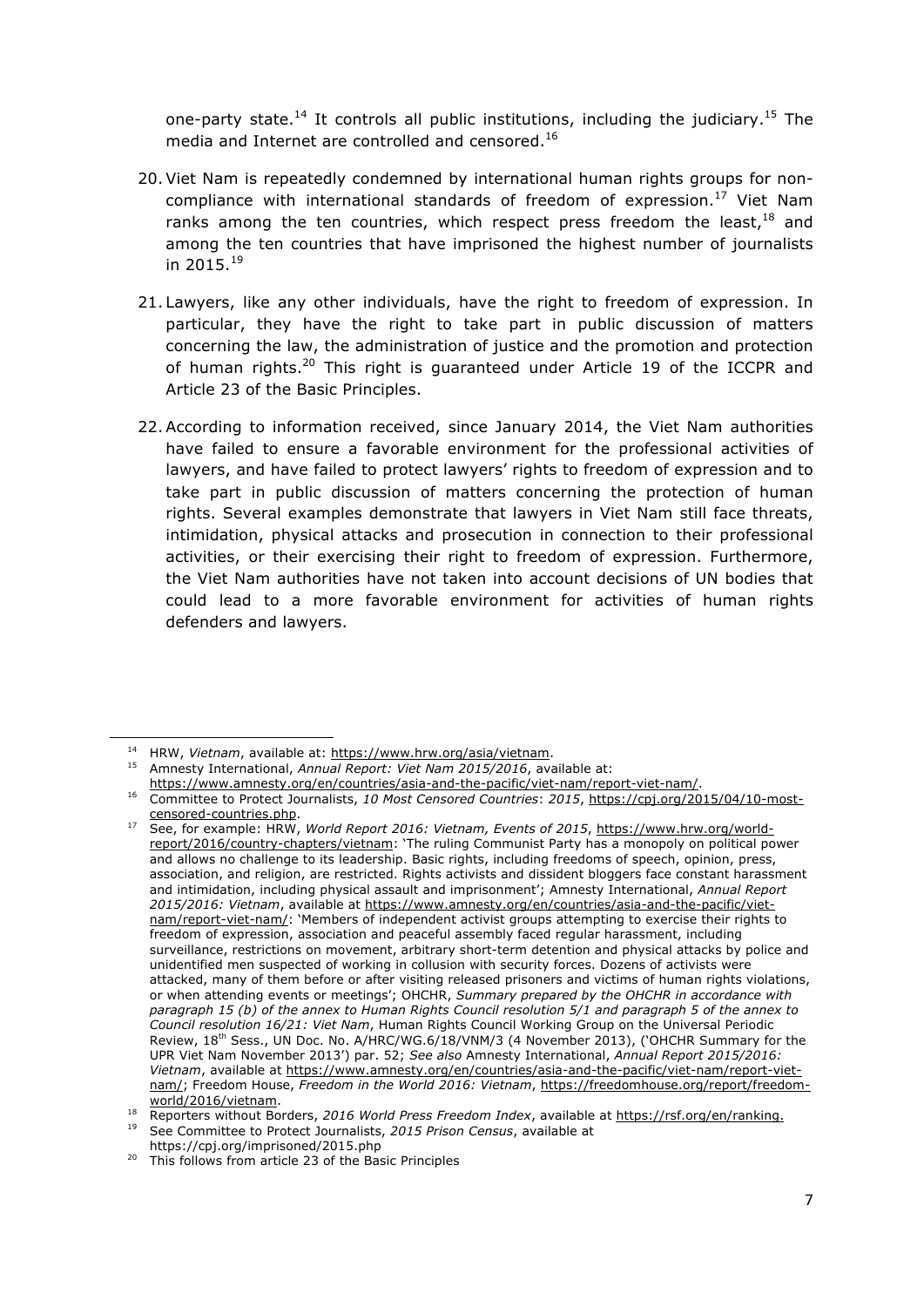*Example: Le Quoc Quan - lawyer, human rights defender and blogger Le Quoc Quan was arrested on 27 December 2012 on alleged charges of tax evasion (see above). In 2013, the UNWGAD condemned Le Quoc Quan's detention as violating his right to freedom of expression and his right to a fair trial.<sup>21</sup>*

*The UNWGAD found his detention arbitrary and stated that his detention might be the result of his peaceful exercise of human rights. It found that Le Quoc Quan had been targeted for his work as an activist and as a blogger and called for his immediate release or for his conviction to be reviewed by an independent court. It also recommended that Viet Nam pay damages to Le Quoc Quan for his arbitrary detention. The UNWGAD emphasized Viet Nam's obligations as state party to the ICCPR and urged Viet Nam to bring its laws in conformity with international law, in particular international human rights law.*

*The government of Viet Nam has not responded to this decision. On 18 February 2014, the Court of Appeal in Hanoi upheld Le Quoc Quan's conviction. The decision of the UNWGAD was not taken into account in the judgment.<sup>22</sup>*

*Le Quoc Quan served his full sentence of 30 months in jail. He was released from prison on 27 June 2015. He is under continuous surveillance since that moment. His bar license has not been reinstalled. Effectively, this means he can no longer perform his profession as a lawyer.*

*Example: Nguyen Van Dai – lawyer, human rights defender and blogger*

*For over ten years, Nguyen Van Dai has undertaken human rights work in Viet Nam in the face of harassment, surveillance, imprisonment and acts of violence against him. Prior to 2007, Nguyen Van Dai worked as a human rights lawyer representing clients in court to defend their right to religious freedom. In 2007, Nguyen Van Dai was charged and convicted of 'Conducting Propaganda against the Socialist Republic of Vietnam' and his license to practice law was revoked. Nguyen Van Dai served an eight-year prison term from March 2007 until March 2015, in prison and under house arrest. Nguyen Van Dai continued with his human rights work while under house arrest, co-founding the 'Brotherhood for Democracy' in 2013, an organization that provides training to community members on their legal rights in Viet Nam.*

*From his release in March 2015 until his arrest on 16 December 2015, Nguyen Van Dai was involved in advocating for stronger human rights protection in Viet Nam. Nguyen Van Dai wrote widely in blogs and on social media about the need for Viet Nam to transition from a one-party state to a multiparty democracy. He organized and conducted seminars to educate community members on their human rights and met with an international delegation from the European Union to discuss the state of human rights protection in Viet Nam.* 

<sup>21</sup> *Supra* note 12*.*

 $22$  On 16 September 2014, L4L made an oral statement<sup>22</sup> during the General Debate of the Human Rights Council. L4L pointed at the fact that Viet Nam is a member<sup>22</sup> of the Human Rights Council and called on Council to insist:

<sup>-</sup> that Viet Nam protect its lawyers, instead of detaining them,

<sup>-</sup> that Viet Nam comply with the Opinions of the WGAD, and

<sup>-</sup> that Viet Nam release Le Quoc Quan immediately.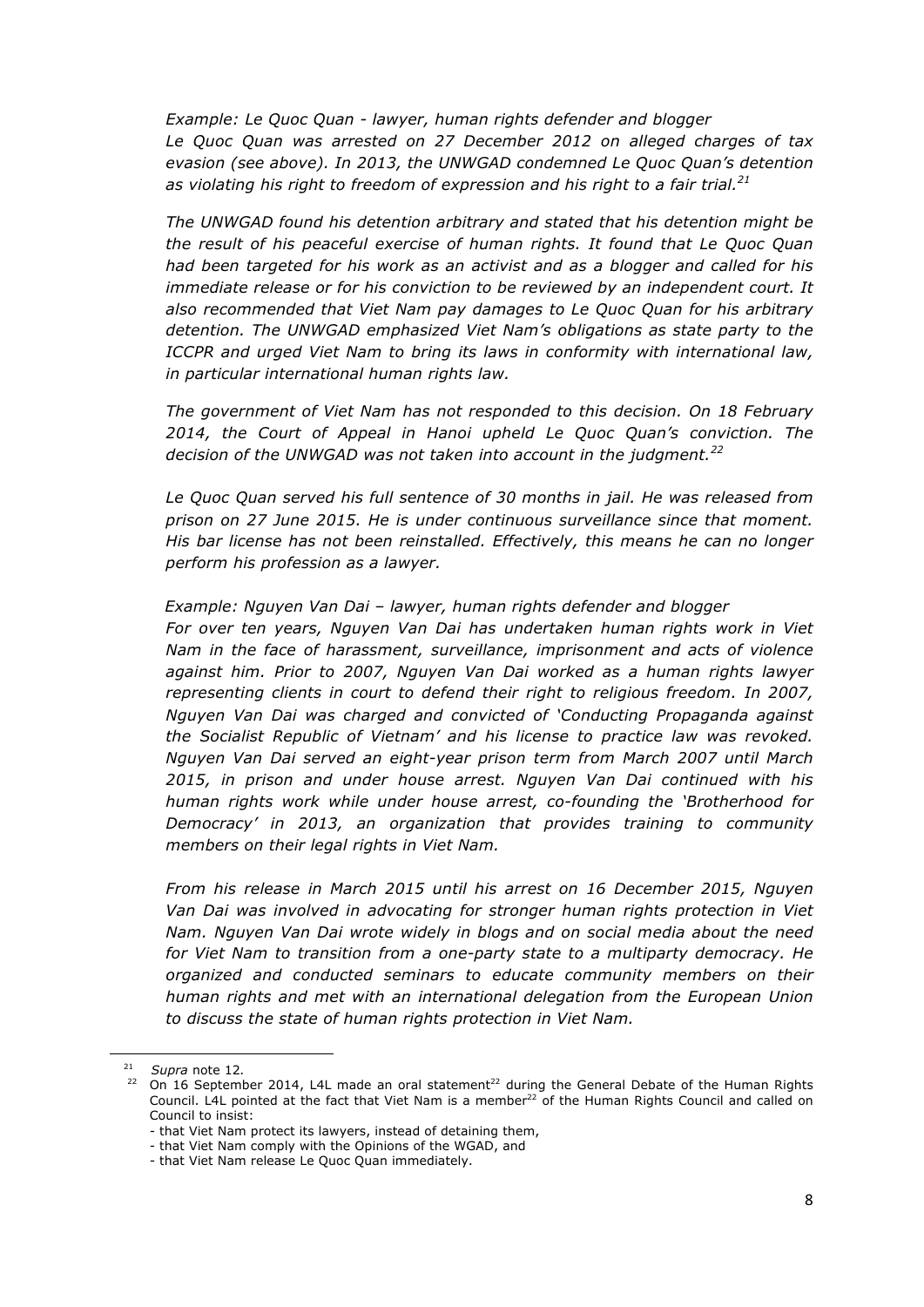*In November 2016, a petition was filed with the UNWGAD regarding the arrest and current detention of Nguyen Van Dai.*23 *International media have reported on Nguyen Van Dai's arrest and detention.24 The United Nations' High Commissioner*  for Human Rights ('UNHCHR'),<sup>25</sup> the European Parliament,<sup>26</sup> the United States' *State Department27 and a coalition 26 non-government organizations*<sup>28</sup> *have criticized Nguyen Van Dai's ongoing detention and called for his release. In October 2016, the UNHCHR called for all individuals detained in Viet Nam in connection with Article 88 of the Penal Code and similar provisions to be released.<sup>29</sup>*

*Example: Mr. Tran Thu Nam* and *Mr. Le Luan, lawyers, human rights defenders On 3 November 2015, human rights lawyers Mr. Tran Thu Nam and Mr. Le Luan were attacked and beaten by eight masked men. There is reason to believe that Tran Thu Nam and Le Luan were targeted in connection to their legitimate activities as attorneys.*

*When the eight masked men on motorcycles attacked Tran Thu Nam and Le Luan, the lawyers tried to escape, but were caught and beaten. They recognized one of the attackers as a local police officer. Tran Thu Nam and Le Luan sustained several injuries, including to their faces, and received medical treatment in the local hospital.*

*Tran Thu Nam and Le Luan are Hanoi-based human rights lawyers providing legal support to the victims of police brutality and other human rights abuses by the authorities. At the time of the attack, they were supporting the family of Do Dang Du, who died on 10 October 2015 in police custody after being held there for two months on a charge of theft. The lawyers questioned the validity of the autopsy carried out on Do Dang Du's body as it failed to include an examination of internal* 

<sup>23</sup> http://www.advocatenvooradvocaten.nl/wp-content/uploads/20161125-UNWGAD-Petition-on-behalf-of-Nguyen-Van-Dai-for-submission.pdf<br>See, for example, Radio Free Asia, *Vietnam Detains Dissident Lawyer For 'Anti-State Propaganda'* (16

December 2015), available at http://www.rfa.org/english/news/vietnam/lawyer-12162015152342.html; Reuters, *U.S. 'deeply concerned' by arrest of Vietnam rights activist* (21 December 2015), available at: http://www.reuters.com/article/us-usa-vietnam-rights-idUSKBN0U42L420151221; Huffington Post, *No Trade Without Freedom of Information* (12 February 2016), available at: http://www.huffingtonpost.com/christophe-deloire/no-trade-without-freedom\_b\_9220010.html; Los Angeles Times, *Wife of jailed Vietnamese human rights activist comes to U.S. with a plea* (17 April 2016), available at: http://www.latimes.com/local/california/la-me-adv-viet-activist-20160417-story.html; Australian Broadcasting Corporation, *Wife of jailed Vietnamese lawyer asks Australians to push for her* 

*husband's release* (15 June 2016), available at: http://www.abc.net.au/pm/content/2016/s4482360.htm. <sup>25</sup> OHCHR, *UN Human Rights Chief urges Viet Nam to halt crackdown on bloggers and rights defenders* (14 October 2016),

http://www.ohchr.org/EN/NewsEvents/Pages/DisplayNews.aspx?NewsID=20679&LangID=E. <sup>26</sup> European Parliament Resolution on Vietnam, Adopted on 7 June 2016, (2016/2755(RSP)), available at: http://www.europarl.europa.eu/sides/getDoc.do?type=MOTION&reference=B8-2016-

<sup>0767&</sup>amp;language=EN. 27 U.S. Department of State, Daily Press Briefing, Spokesperson: John Kirby (21 December 2015), available at: http://www.state.gov/r/pa/prs/dpb/2015/12/250813.htm#VIETNAM

<sup>28</sup> Joint Statement Calling For the Release of Nguyen Van Dai and Le Thu Ha, 6 January 2016, available at: http://www.ishr.ch/sites/default/files/documents/final\_joint\_statement\_-

nguyen\_van\_dai\_and\_le\_thu\_ha\_-\_final.pdf. 29 OHCHR, *UN Human Rights Chief urges Viet Nam to halt crackdown on bloggers and rights defenders* (14 oHCHR, *UN Human Rights Chief urges Viet Nam to halt crackdown on bloggers a* October 2016),

http://www.ohchr.org/EN/NewsEvents/Pages/DisplayNews.aspx?NewsID=20679&LangID=E.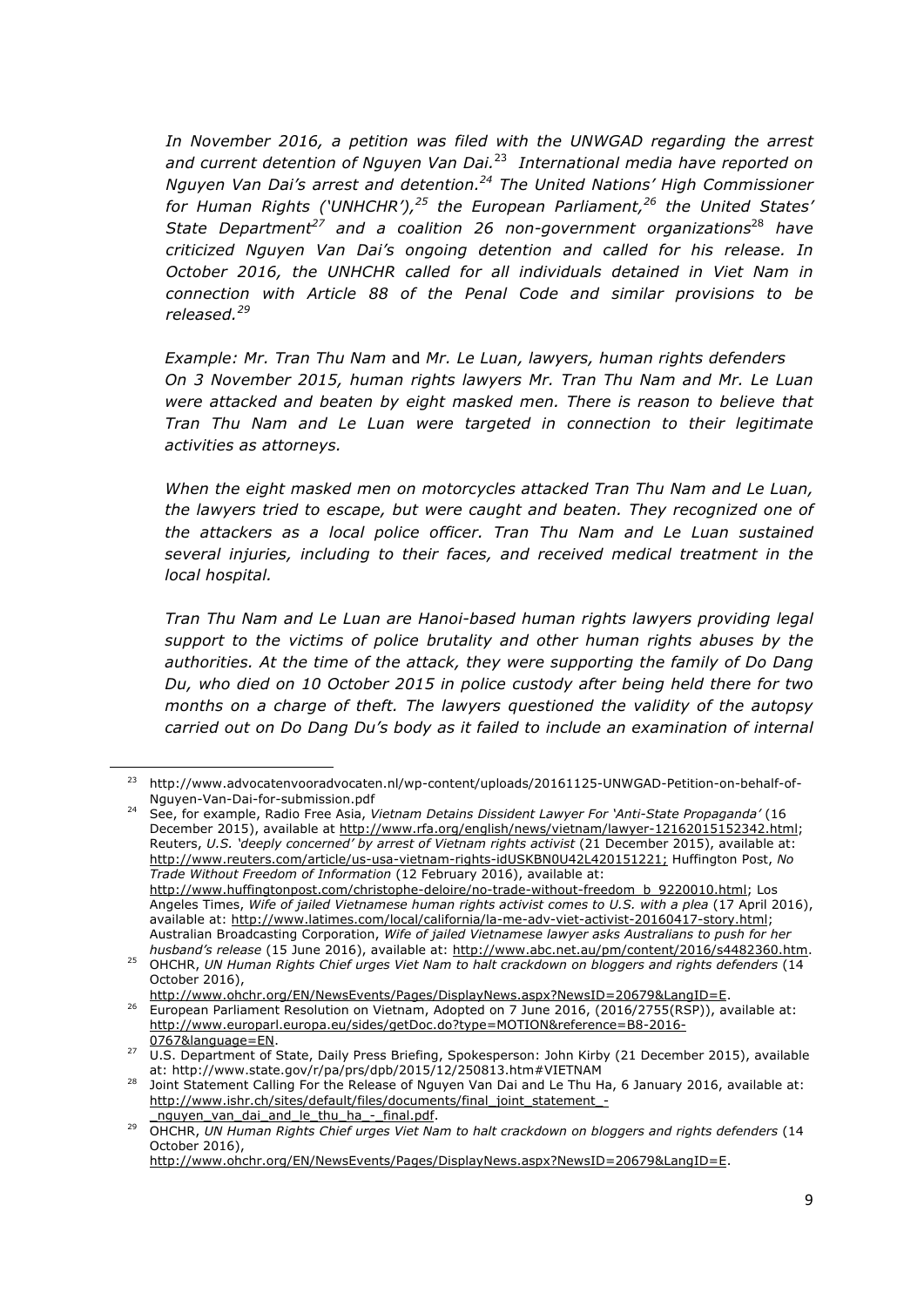*organs, which could prove that he died as a result of injuries sustained in a beating.*

*The attack on Tran Thu Nam and Le Luan happened right after the human rights lawyers had met with the family of Do Dang Du to discuss further steps in the legal proceedings regarding his death in police custody. Do Thi Mai, Du's mother, witnessed the attack.*

*Furthermore, on the morning of 12 November 2015, police officers arrested lawyer Tran Vu Hai and detained him at the Xuan La police station. Tran Vu Hai*  was part of a group of lawyers who planned to visit government offices to submit *letters regarding the attack on Tran Thu Nam and Le Luan. Tran Vu Hai was released after 13 hours*. 30

#### *Example of Vo An Don, human rights lawyer*

*Vo An Don provides free legal service to people who live in poverty, members of the ethnic minorities and under-aged offenders. He has acted as legal representative in more than 200 court cases on a pro-bono basis.*

*In 2012, Vo An Don represented the wife of a victim of police brutality. Her husband was beaten to death by the police while in custody. As a result of his work as a defense lawyer against police brutality, lawyer , Vo An Don has been subjected to harassment and retaliation by the authorities. He has received several death threats from the police and hired thugs. Moreover, on January 8, 2015 Vo An Don received an order from the authorities to audit his law practice. As his law office was the only law office in the city to be audited in 2015, this may constitute another act of harassment. Furthermore, several Vietnamese government offices, such as the police, prosecutors and the court of Tuy Hoa City, where the trial took place requested the Phu Yen Bar Association to cancel Vo An Don's license to practice law. On 21 January, the Phu Yen Bar Association sent a communication to the police, prosecutors and court of Tuy Hoa city, in which they asked authorities to withdraw the request for cancellation of Vo An Don's license to practice law. According to the Phu Yen Bar Association, the request to withdraw Vo An Don's license was ill- founded and authorities had no jurisdiction to make such a request.*

23. As demonstrated by the examples above, lawyers often conduct their professional activities in an unfavorable environment, and their right to freedom of expression is not always protected. In addition to the direct effects on the lawyers in question, these practices could have a "chilling effect" on other lawyers, , potentially forcing them to refuse certain kinds of cases, being hindered in carrying out their work, and live in the fear that they or their families may be at risk because of their work.

<sup>&</sup>lt;sup>30</sup> http://www.advocatenvooradvocaten.nl/11293/vietnam-human-rights-lawyers-tran-thu-nam-and-leluan-attacked/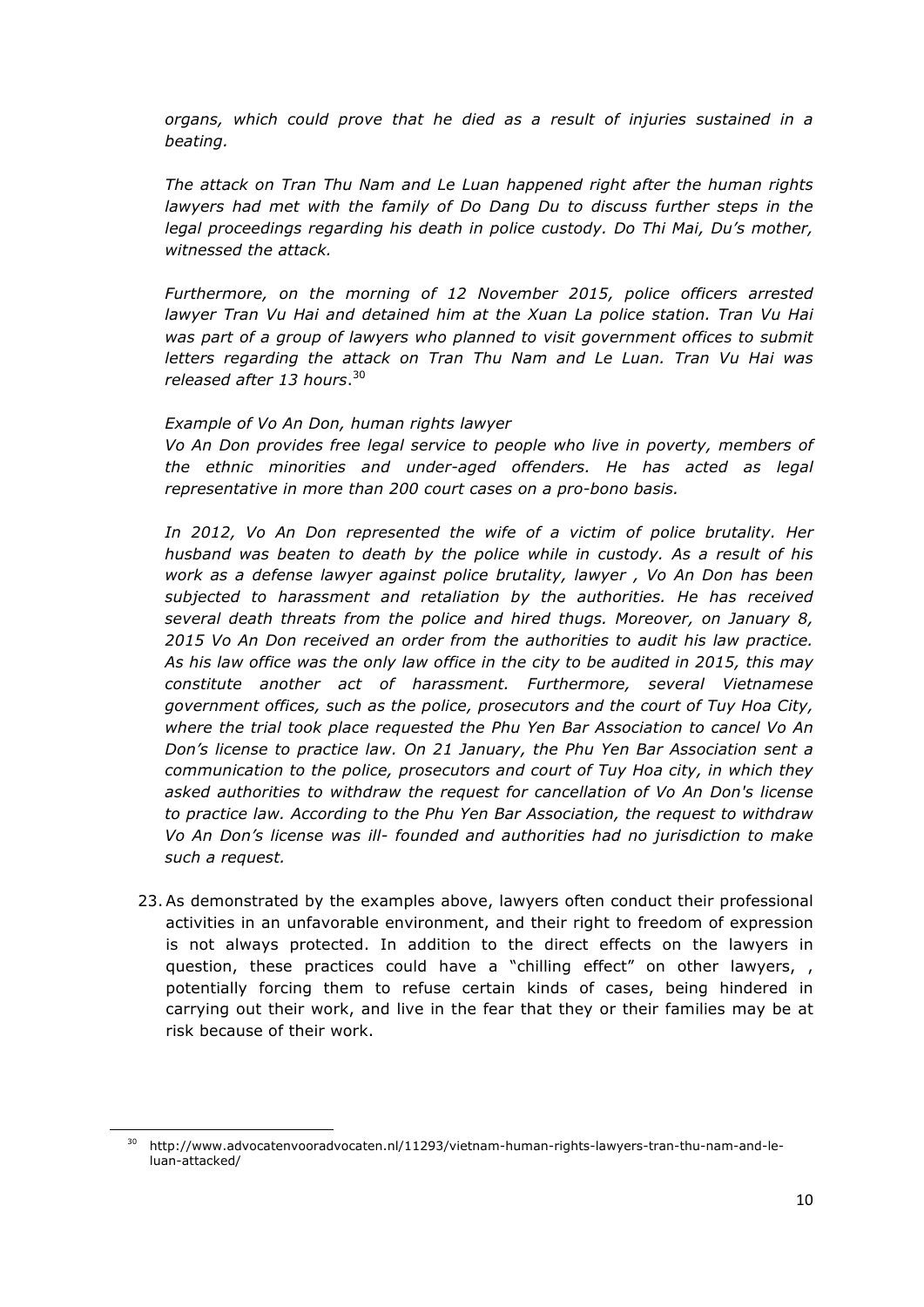# **VII. Conclusion**

1. The adequate protection of human rights and fundamental freedoms requires that every citizen has effective access to justice and legal assistance. However, the authorities of Viet Nam have failed to take substantive steps to ensure the right to fair trial and to guarantee that every citizen has effective access to justice and legal assistance of their choice. There are a small number of lawyers in Viet Nam who dare to represent those who speak out against the government of Viet Nam, and who dare to contribute to the public debate about controversial topics such as a future multiparty democracy system in Viet Nam. The Viet Nam authorities have failed to ensure a safe environment for the professional activities of lawyers, and have failed to protect the right to freedom of expression and the right to take part in public discussion of matters concerning the protection of human rights of lawyers. Lawyers in Viet Nam still face threats, intimidation, physical attacks and prosecution in connection to their professional activities, and the exercise of their right to freedom of expression.

Viet Nam has, to date, not implemented recommendations 143.135, 143.149 and 143.167.

- 2. L4L, the Law Society and LRWC urge the authorities of Viet Nam:
	- a. to ensure the right to fair trial and to guarantee that every citizen has effective access to justice and independent legal assistance of their choice, in compliance with Preamble paragraph 9 and Principle 1, 16, 17 and 18 of the Basic Principles and article 14 of the ICCPR and to implement recommendation 143.135 fully and without any delay;
	- b. to guarantee the freedoms of information and expression, particularly for lawyers and human rights defenders, in compliance with Article 23 of the Basic Principles and Article 19 of the ICCPR and to implement recommendation 143.149 fully and without any delay; and
	- c. to ensure a favorable environment for the activities of human rights defenders and lawyers, in line with Principles 16, 17 and 18 of the Basic Principles and article 14 ICCPR and to implement recommendation 143.167 fully and without any delay.